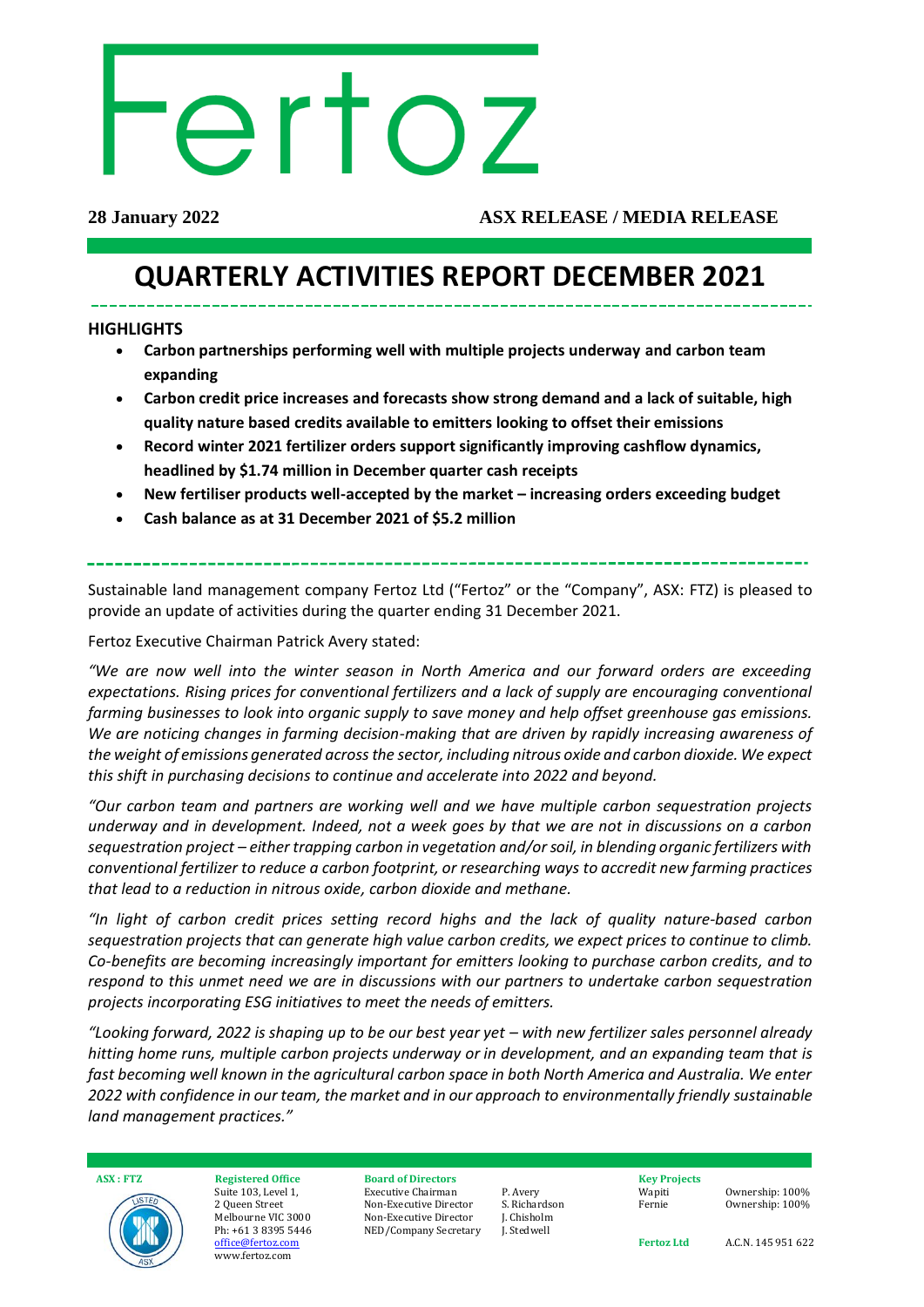#### *Carbon Projects: Update*

During the quarter, Fertoz achieved and announced breakthroughs in the carbon sector developing accredited no-till farming protocols. These allow farmers to generate carbon credits from adopting no-till and low-till farming practices. Fertoz's partner Trimble Inc (NASDAQ: TRMB) took the lead on this development, with assistance from Fertoz personnel. Both Fertoz and Trimble are now rolling out this protocol across Canada and generating significant interest and enquiries from farmers and retailers.

When this protocol is combined with the nitrous oxide emissions reduction protocol (NERP) which is currently being finalised by Trimble and Fertoz, farmers in Canada will be able to stack carbon emissions reductions protocols to claim multiple sources of carbon credits if they register with the Trimble/Fertoz partnership and follow the detailed protocols. To encourage adoption of these protocols, Trimble and Fertoz follow the 4R approach to nitrogen fertilizer application management (applying the Right Source at the Right Rate at the Right Time in the Right Place). This promotes nitrogen use efficiency while reducing nitrous oxide emissions, improving nutrient management within a framework of environmental, social and economic goals for the farm.

To this end, Fertoz offers sustainable fertilizer solutions that farmers can use to accrue relevant NERP offset credits. The Company already has buyers for these carbon credits, so revenue from such activity is expected in the coming months as farmers improve their land management strategies accordingly with the agronomic support from Fertoz. Once all documentation is collected and producer acres are agglomerated, Fertoz and Trimble will calculate and report the total carbon credits accrued.

Carbon credits from crop plantings in 2021 are expected to be generated after harvest, estimated in late Q2 of CY22. Fertoz will also collect 2020 cropping season data from producers who are eligible. The Fertoz team have engaged a leading forestry company that will assist with planning, reporting, monitoring, and verification of improved forestry management and reforestation projects. Registration of these long term projects is expected in 2022, with generation of carbon credits expected over the next 20 to 50 years.

The Company is researching a number of additional protocols suitable for carbon credit generation, including protocols suitable for semi-arid lands, protocols relating to cattle grazing and grass growth and mixed leguminous grasses, shrubs and trees that could be planted in marginal pastureland in Australia and the USA to significantly increase greenhouse gas sequestration. Mass planting in semi-arid environments looks particularly interesting, with some research suggesting that certain native species can sequester amounts of carbon per acre similar to rainforests.

The Company continues its research and development of scope 1 (on farm) and scope 3 (upstream) protocols on rock phosphate use on the farm, intended to increase carbon sequestration potential and reduce upstream conventional fertilizer emissions.

#### *Carbon Projects: Pipeline and Outlook*

With so much going on in the carbon sector, the Company has introduced regular meetings of staff to keep abreast of the pipeline of reforestation projects in Kentucky, Virginia, Montana and West Virginia in the USA, British Columbia and Alberta in Canada, and projects in Australia and South America. Fertoz Carbon plans to commence reforestation projects from this pipeline by Q2 CY22.

The Company and its partners are extending their work on the no-till protocol into other areas that show potential for carbon credit generation, most notably the NERP, supported by additional scientific studies to further develop protocols in carbon-in-soil and carbon-in-vegetation for crops and grasses. Cover crop carbon sequestration is also of major interest to the Company's carbon and fertilizer partners, and as such, Fertoz is working to assist farm operators in the generation of carbon credits from cover crop management practices. Fertoz is also exploring joint opportunities on feedlot enhancements to reduce methane emissions.

Fertoz Carbon added key personnel in late 2021 to boost the in-house capability to design carbon projects and collect documentation required to obtain third party verification. The enhanced team continues to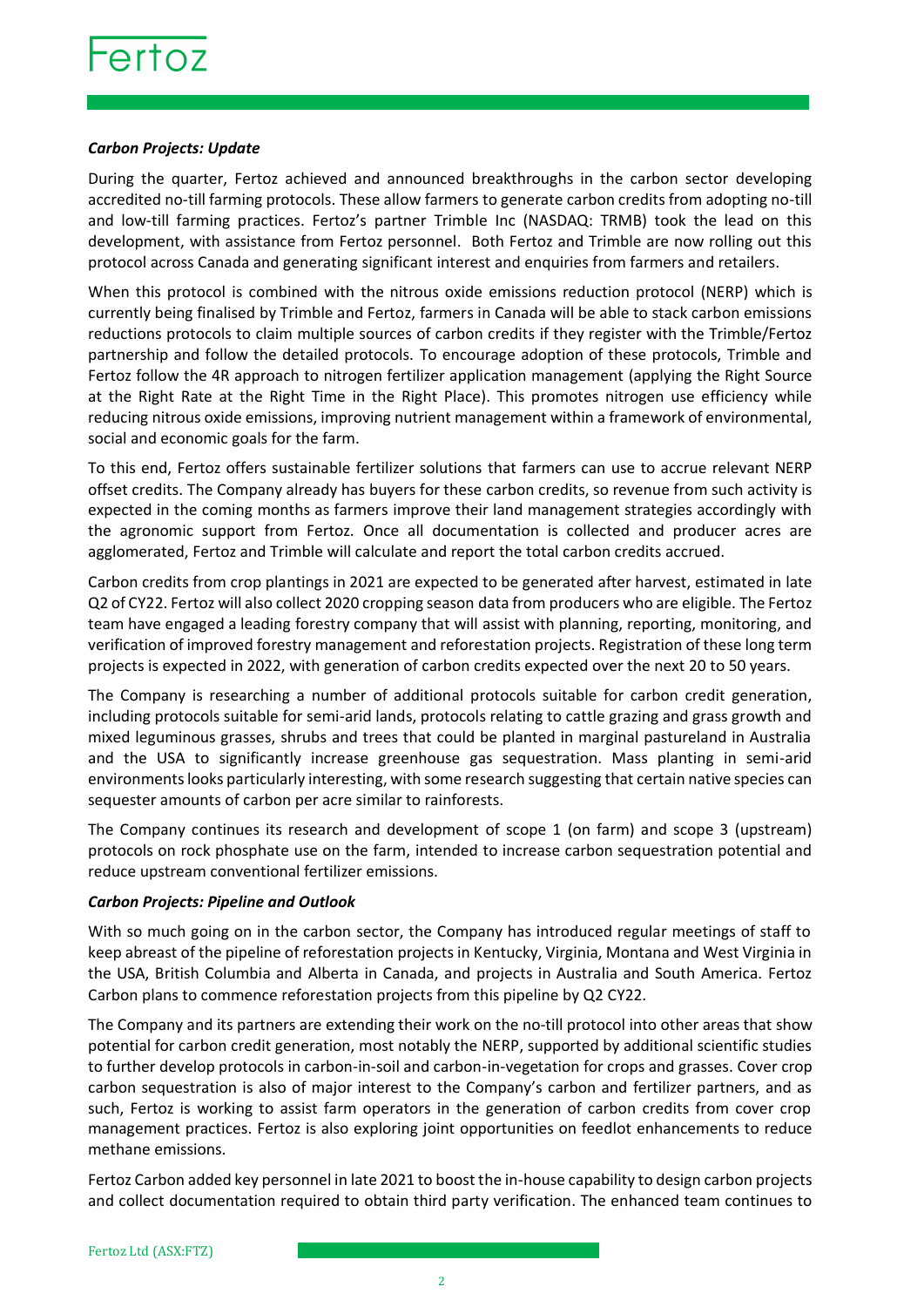

further develop a range of agricultural based protocols to grow the generation of carbon credits for producers. Fertoz continues to target consultants and employees that can offer an end-to-end capability to ensure Fertoz develops and manages carbon projects to the highest recognized standards worldwide.

#### *Fertilizer Sales and Outlook*

Fertoz's sales personnel are making good progress for Q1 CY22, with multiple sales in negotiation at present – a record for this time of year. The 2021 year saw Fertoz achieve record sales, with forecasts for 2022 expected to build on the 2021 volumes.

The new products (Phosul and Nutrient Vigor Plus) have been accepted into the market and sales are performing well, with early pre-order indications exceeding budget. The Humi(K) product is yet to be released to the wider market but this is expected to occur in the coming weeks. Early indications are that this product will also exceed expectations.

Australian and Asia-Pacific sales are also tracking well, with a number of marketing initiatives planned for H1 CY22 to further sales growth in the year ahead.

#### **CORPORATE**

#### *Cash / Appendix 5B Commentary*

The Company had \$5.2 million in cash at 31 December 2021, including \$285k as an advance on sales received for 2022, with no loan balances owing.

The balance sheet remains strong, with net trade receivables of \$225k (net of trade payables), leaving the Company able to comfortably fund the record order flows on its books commencing Q1 2022.

#### *Appendix 5B, Section 6.1 – description of payments*

During the December 2021 quarter, the Company paid director's fees totaling A\$6K for non-executive director services, A\$61K to the Executive Chairman and \$10K to a company connected to a director for Corporate Secretarial services.

Although cash outflows for the December quarter totaled \$475k, the working capital position remained very solid, and cashflow dynamics were sound when stripping out inventory build and netting against prepayments. Inventory on hand at year end was 15,981 tonnes of finished product, and costs associated with this inventory build were incurred in the September and December quarters. This record level of inventory build is reflective of the forward order book for 2022 and ensures Fertoz has fertilizer on hand to meet demand from Q1 CY22 onwards.

2H CY21 operating cash outflows of \$860k (not including inventory spend) were materially lower than the first half, reflecting improved sales volumes and positive margin improvements. Fertilizer inventory paid and on hand amounted to \$886k, netted by \$285,000 in a payment which relates to a receipt in advance of a Q1 sale (referenced above).

#### **Fertoz Tenements**

A list of tenements is provided in Appendix 1.

#### **Approval**

This release has been approved by the Board of Fertoz Ltd.

#### **For further information, please contact:**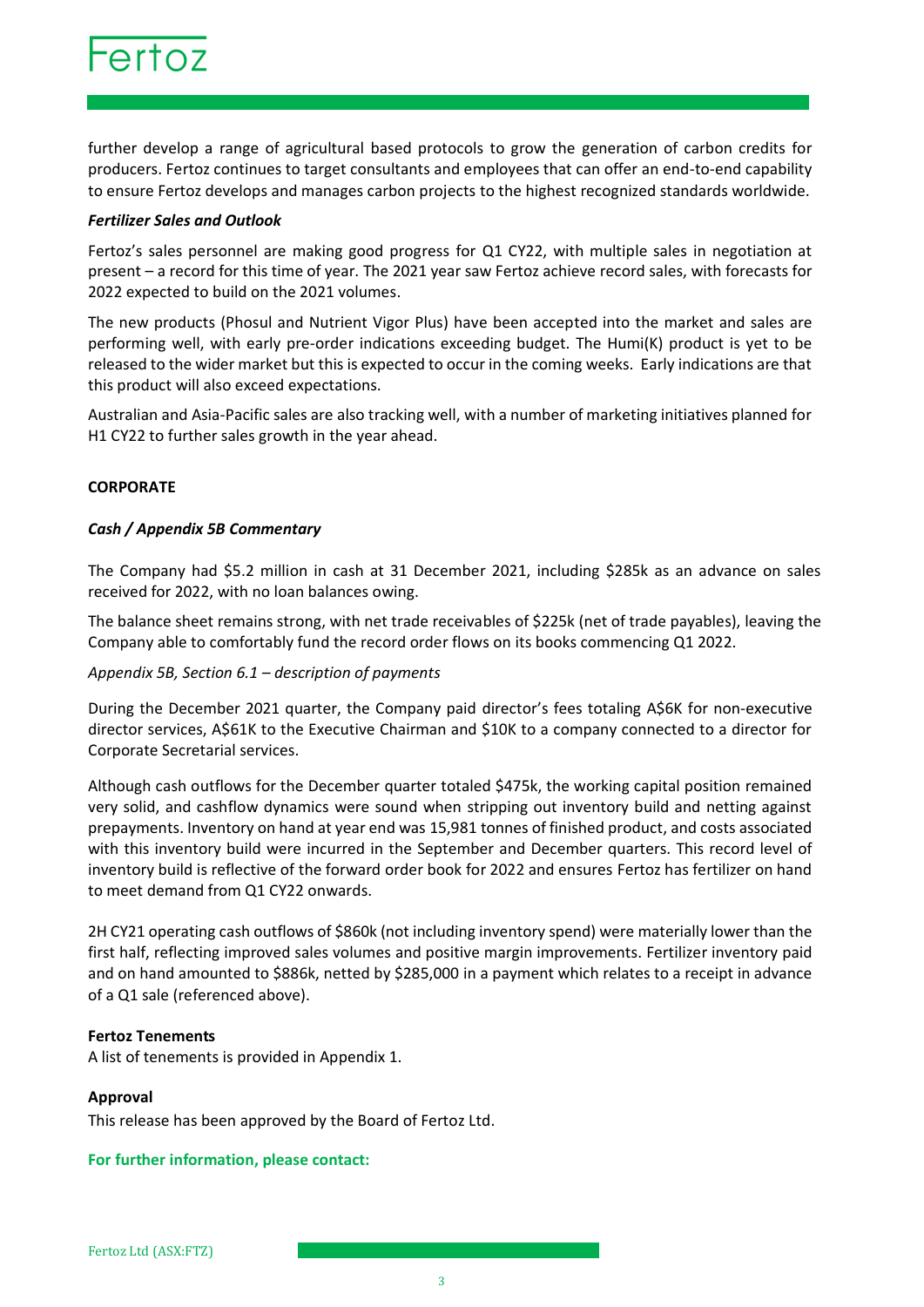

**Pat Avery Tim Dohrmann** Executive Chairman **Investor and Media Enquiries Fertoz Limited NWR Communications** m: +1 720 413 4520 m: +61 468 420 846

### **APPENDIX 1 – TENEMENT**

| <b>Project Name</b>                       | <b>Tenement</b><br><b>Number</b> | <b>Ownership</b> | Approx. Area (ha) | <b>Expiry Date</b> | <b>Registered Holder</b>    |
|-------------------------------------------|----------------------------------|------------------|-------------------|--------------------|-----------------------------|
| Canada                                    |                                  |                  |                   |                    |                             |
| Wapiti Project - British Columbia, Canada |                                  |                  |                   |                    |                             |
| Wapiti East                               |                                  |                  |                   |                    |                             |
| WK-1                                      | 851942                           | 100%             | 450.83            | 4/21/22            | Fertoz International        |
| $WK-2$                                    | 851948                           | 100%             | 451.02            | 4/21/22            | Fertoz International        |
| <b>WK-3</b>                               | 851952                           | 100%             | 375.66            | 4/21/22            | Fertoz International        |
| <b>WK-4</b>                               | 851958                           | 100%             | 451.2             | 4/21/22            | Fertoz International        |
| $WK-5$                                    | 941760                           | 100%             | 450.83            | 4/21/22            | Fertoz International        |
| WK-6                                      | 941761                           | 100%             | 469.87            | 4/21/22            | Fertoz International        |
| WK-7                                      | 941762                           | 100%             | 432.07            | 4/21/22            | Fertoz International        |
| WK-8                                      | 941763                           | 100%             | 413.49            | 4/21/22            | Fertoz International        |
| WK-9                                      | 941764                           | 100%             | 451.33            | 4/21/22            | Fertoz International        |
| WK-10                                     | 941769                           | 100%             | 432.53            | 4/21/22            | Fertoz International        |
| WK-11                                     | 955278                           | 100%             | 470.31            | 4/21/22            | Fertoz International        |
| WK-12                                     | 956829                           | 100%             | 37.56             | 4/21/22            | Fertoz International        |
| WK-One                                    | 982744                           | 100%             | 18.8              | 4/21/22            | Fertoz International        |
| Wapiti NE                                 | 1015556                          | 100%             | 375.54            | 4/21/22            | <b>Fertoz International</b> |
| Wapiti Two                                | 1015557                          | 100%             | 168.93            | 4/21/22            | Fertoz International        |
| Wapiti South                              | 1015558                          | 100%             | 376.35            | 4/21/22            | Fertoz International        |
| WAP <sub>S2</sub>                         | 1018104                          | 100%             | 451.82            | 4/21/22            | Fertoz International        |
| WAP S3                                    | 1018106                          | 100%             | 451.75            | 4/21/22            | Fertoz International        |
| WAP <sub>S4</sub>                         | 1018107                          | 100%             | 451.93            | 4/21/22            | Fertoz International        |
| WAP <sub>S5</sub>                         | 1018108                          | 100%             | 452.09            | 4/21/22            | Fertoz International        |
| WAP <sub>S6</sub>                         | 1018109                          | 100%             | 452.3             | 4/21/22            | Fertoz International        |
| Red Deer 1                                | 1023921                          | 100%             | 150.2             | 4/21/22            | Fertoz International        |
| Red Deer 2                                | 1023922                          | 100%             | 206.3             | 4/21/22            | Fertoz International        |
| Red Deer 3                                | 1023923                          | 100%             | 150.1             | 4/21/22            | Fertoz International        |
| <b>Munok</b>                              | 1029417                          | 100%             | 207.38            | 4/21/22            | Fertoz International        |
| Munok 1                                   | 1015626                          | 100%             | 169.58            | 4/21/22            | Fertoz International        |
| Belcourt 1                                | 1015627                          | 100%             | 113.27            | 4/21/22            | Fertoz International        |
| Munok 2                                   | 1024783                          | 100%             | 603.05            | 4/21/22            | Fertoz International        |
| Belcourt 2                                | 1024803                          | 100%             | 301.76            | 4/21/22            | Fertoz International        |
| Belcourt 3                                | 1024806                          | 100%             | 188.7             | 4/21/22            | Fertoz International        |
| Belcourt 4                                | 1024805                          | 100%             | 339.78            | 4/21/22            | Fertoz International        |
| <b>Belcourt Link</b>                      | 1027037                          | 100%             | 282.59            | 4/21/22            | Fertoz International        |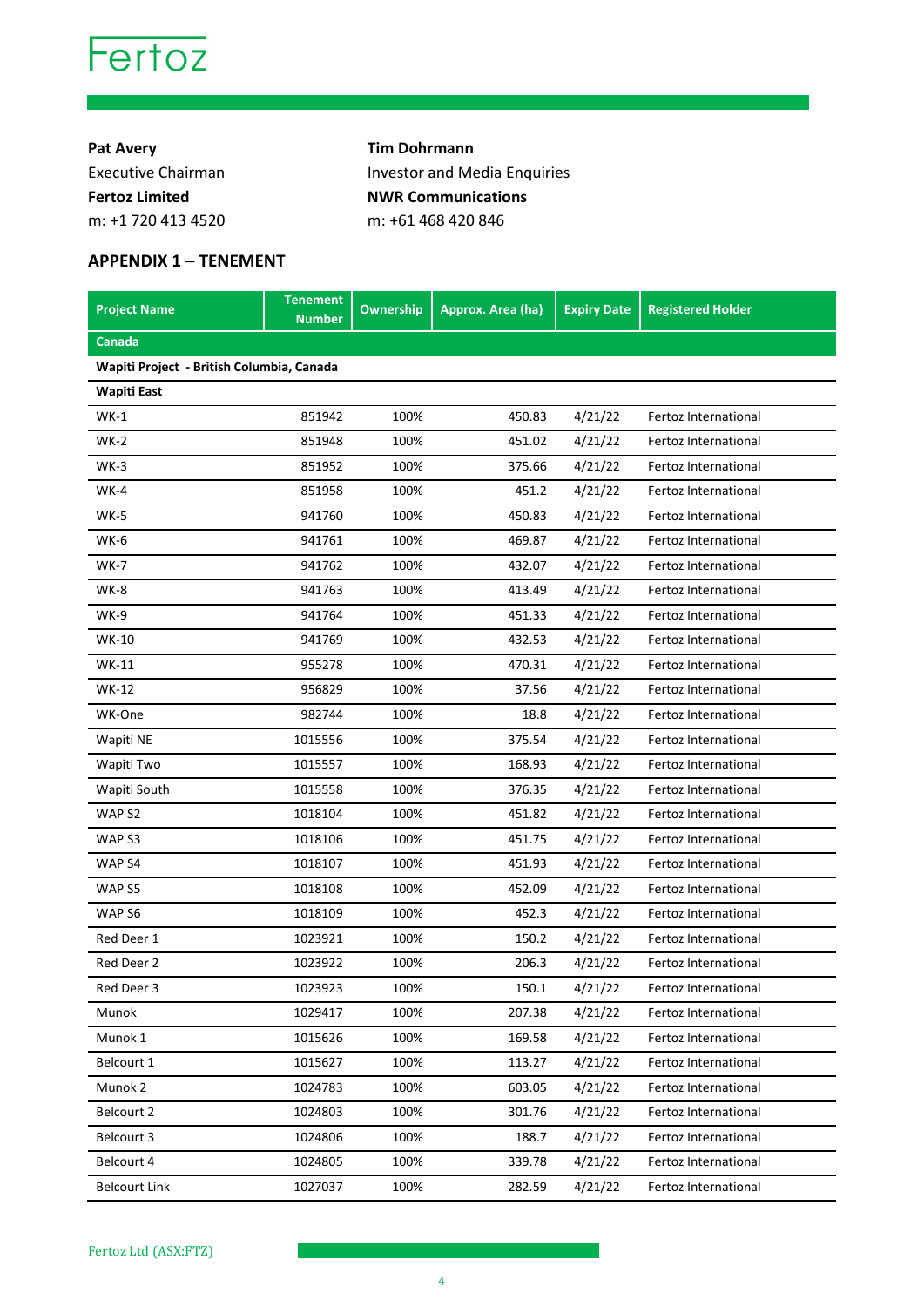

| <b>WAP 11</b>                                      | 1027038                          | 100%             | 168.94            | 4/21/22            | Fertoz International        |
|----------------------------------------------------|----------------------------------|------------------|-------------------|--------------------|-----------------------------|
| South 1                                            | 1029488                          | 100%             | 112.64            | 4/21/22            | Fertoz International        |
| South 2                                            | 1029489                          | 100%             | 376.16            | 4/21/22            | Fertoz International        |
| South Road 2                                       | 1030777                          | 100%             | 413.66            | 4/21/22            | Fertoz International        |
| <b>Wapiti Project total</b>                        |                                  |                  | 11,870.32         |                    |                             |
| <b>Project Name</b>                                | <b>Tenement</b><br><b>Number</b> | <b>Ownership</b> | Approx. Area (ha) | <b>Expiry Date</b> | <b>Registered Holder</b>    |
| <b>Fernie Project</b>                              |                                  |                  |                   |                    |                             |
| <b>Barnes (formerly Barnes Lake)</b>               |                                  |                  |                   |                    |                             |
| <b>Barnes Lake</b>                                 | 1011319                          | 100%             | 608.98            | 5/19/22            | Fertoz International        |
| BL <sub>2</sub>                                    | 1020873                          | 100%             | 629.88            | 4/18/22            | Fertoz International        |
| BL <sub>3</sub>                                    | 1046619                          | 100%             | 524.89            | 1/12/22            | Fertoz International        |
| Barnes Lk West                                     | 1055454                          | 100%             | 83.97             | 10/09/22           | Fertoz International        |
| South of Alberta 1                                 | 1059393                          | 100%             | 309.31            | 3/17/22            | <b>Fertoz International</b> |
| Barnes 5                                           | 1059412                          | 100%             | 104.96            | 3/18/22            | Fertoz International        |
| Coal Mountain 1                                    | 1059422                          | 100%             | 230.78            | 3/19/22            | Fertoz International        |
| <b>Barnes Subtotal</b>                             |                                  |                  | 2,492.77          |                    |                             |
|                                                    |                                  |                  |                   |                    |                             |
| <b>Pump Station (formerly known as Crows Nest)</b> |                                  |                  |                   |                    |                             |
| <b>Crows Nest</b>                                  | 1023062                          | 100%             | 1450.89           | 10/15/2021         | Fertoz International        |
| Crows 2                                            | 1023064                          | 100%             | 38.67             | 10/15/2021         | Fertoz International        |
| <b>Pump Station Subtotal</b>                       |                                  |                  | 1,489.56          |                    |                             |
|                                                    |                                  |                  |                   |                    |                             |
| Marten                                             |                                  |                  |                   |                    |                             |
| Marten 1                                           | 1024365                          | 100%             | 754.32            | 6/29/21            | Fertoz International        |
| Marten 2                                           | 1025533                          | 100%             | 460.86            | 6/28/21            | Fertoz International        |
| Marten Nth                                         | 1029979                          | 100%             | 334.99            | 8/01/21            | Fertoz International        |
| Marten E                                           | 1031107                          | 100%             | 188.48            | 9/23/21            | Fertoz International        |
| <b>Marten Subtotal</b>                             |                                  |                  | 1,738.65          |                    |                             |
|                                                    |                                  |                  |                   |                    |                             |
| <b>Graves Lake</b>                                 |                                  |                  |                   |                    |                             |
| Graves Lake 1                                      | 1046685                          | 100%             | 499.54            | 10/14/22           | Fertoz International        |
| Graves <sub>2</sub>                                | 1058774                          | 100%             | 208.29            | 10/22/22           | Fertoz International        |
| <b>Graves Subtotal</b>                             |                                  |                  | 707.83            |                    |                             |
| <b>Big Horn</b>                                    |                                  |                  |                   |                    |                             |
| RAM 1                                              | 1047502                          | 100%             | 126.72            | 29/10/2021         | Fertoz International        |
| <b>Bighorn Southwest</b>                           | 1057281                          | 100%             | 211.28            | 10/29/21           | Fertoz International        |
| <b>BIG HORN Subtotal</b>                           |                                  |                  | 338.00            |                    |                             |
| <b>Fernie Project Total</b>                        |                                  |                  | 6,766.81          |                    |                             |
| Crowsnest, Alberta,                                |                                  |                  |                   |                    |                             |
| Canada                                             |                                  |                  |                   |                    |                             |
| <b>TWP</b>                                         | 9318030431                       | 100%             |                   |                    | Fertoz International        |
| <b>TWP</b>                                         | 9318100162                       | 100%             |                   |                    | Fertoz International        |

**Alberta Subtotal**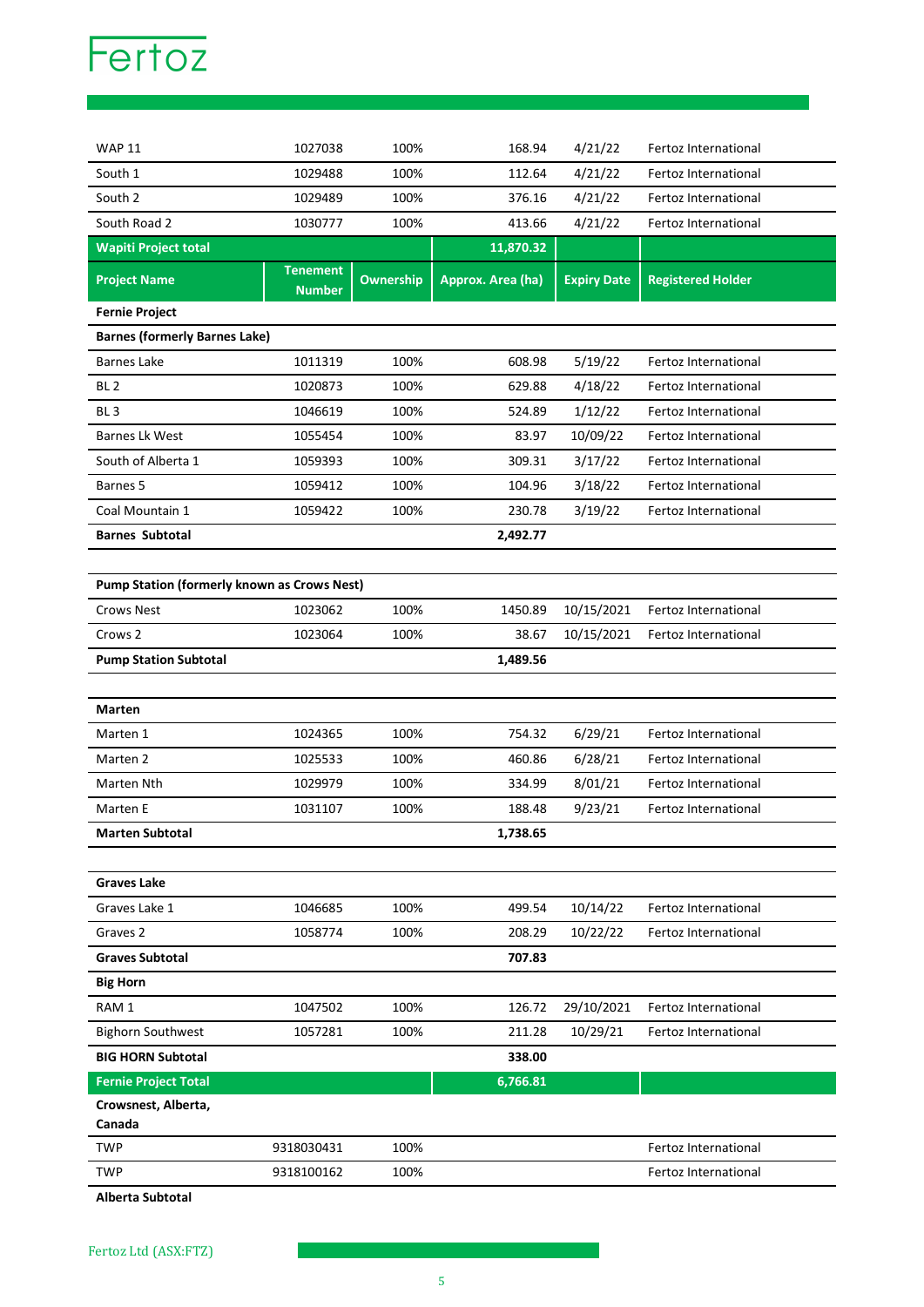

**Canada Total 18,637.13**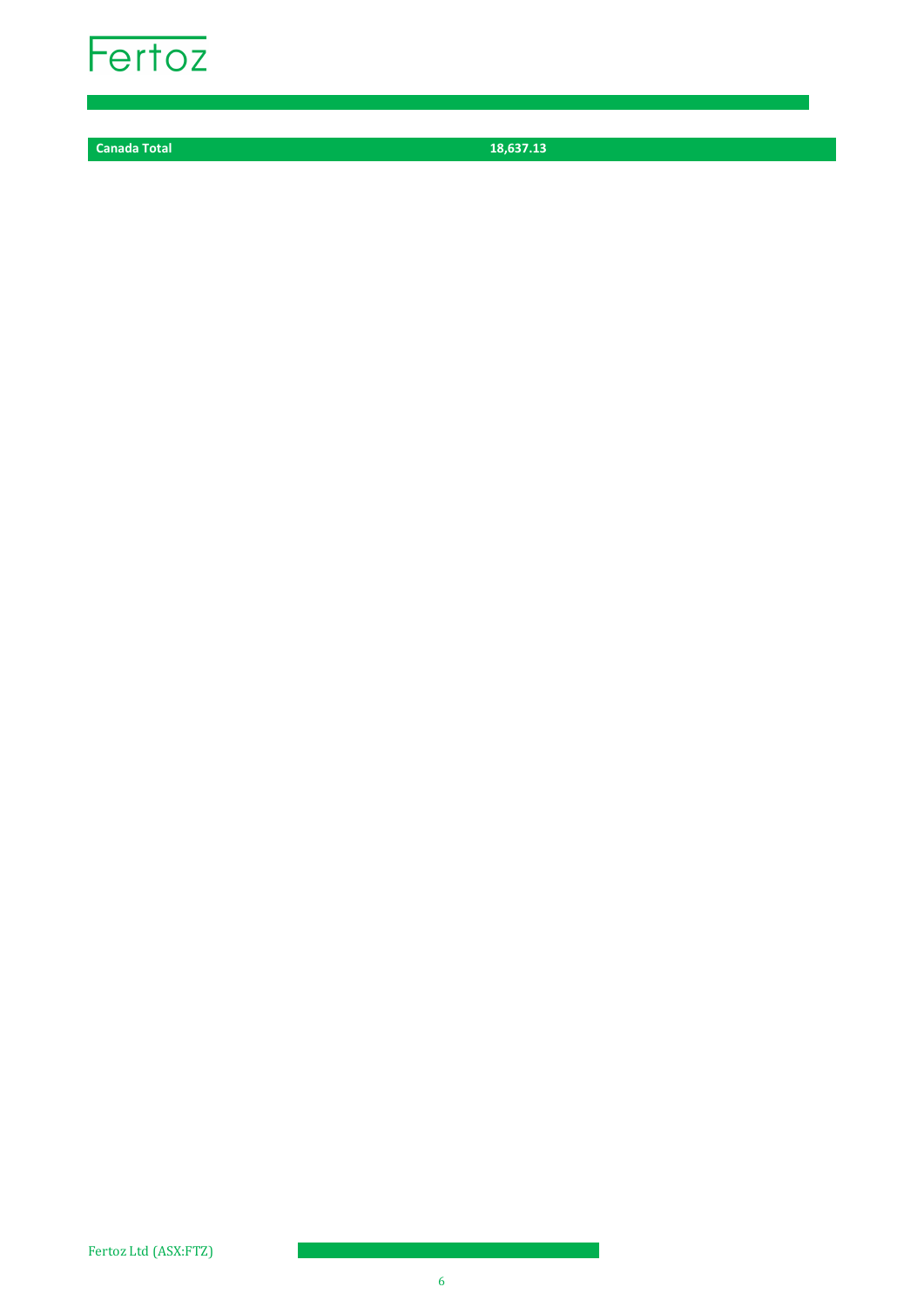## **Appendix 5B**

# **Mining exploration entity or oil and gas exploration entity quarterly cash flow report**

| Name of entity |                                   |
|----------------|-----------------------------------|
| Fertoz Limited |                                   |
| ABN            | Quarter ended ("current quarter") |

| 86 145 951 622 |  |
|----------------|--|

31 December 2021

|     | <b>Consolidated statement of cash flows</b>              | <b>Current quarter</b><br>\$A'000 | Year to date<br>(Twelve months)<br>\$A'000 |
|-----|----------------------------------------------------------|-----------------------------------|--------------------------------------------|
| 1.  | Cash flows from operating activities                     |                                   |                                            |
| 1.1 | Receipts from customers (see below)                      | 1,738                             | 3,286                                      |
| 1.2 | Payments for                                             |                                   |                                            |
|     | exploration & evaluation<br>(a)                          | (682)                             | (834)                                      |
|     | development<br>(b)                                       |                                   |                                            |
|     | (c)<br>production - (see footnote)                       | (709)                             | (2,255)                                    |
|     | staff costs<br>(d)                                       | (21)                              | (126)                                      |
|     | administration and corporate costs<br>(e)                | (827)                             | (1,838)                                    |
|     | Marketing costs<br>Other Administration costs (see note) | (464)<br>(363)                    | (957)<br>(881)                             |
| 1.3 | Dividends received                                       |                                   |                                            |
| 1.4 | Interest received                                        |                                   |                                            |
| 1.5 | Interest and other costs of finance paid                 |                                   |                                            |
| 1.6 | Income taxes paid                                        |                                   |                                            |
| 1.7 | Research and development refunds                         |                                   |                                            |
| 1.8 | Other - GST paid (received)                              | 26                                | 45                                         |
| 1.9 | Net cash from / (used in)<br>operating<br>activities     | (475)                             | (1,722)                                    |

1.1 Receipts in Q4 include an amount of \$285K received in advance from a customer for sales in 2022

1.2 (a) includes work carried out on Marten and Fernie properties for the extraction of material which was sold in Q4.

1.2 (c) includes the purchase of 8,200 t of phosphate material and crushing work on inventory carried out during Q4

1.2(e) "other Admin costs" includes preparatory work on Carbon activities (\$91K), D&O insurance (\$48K)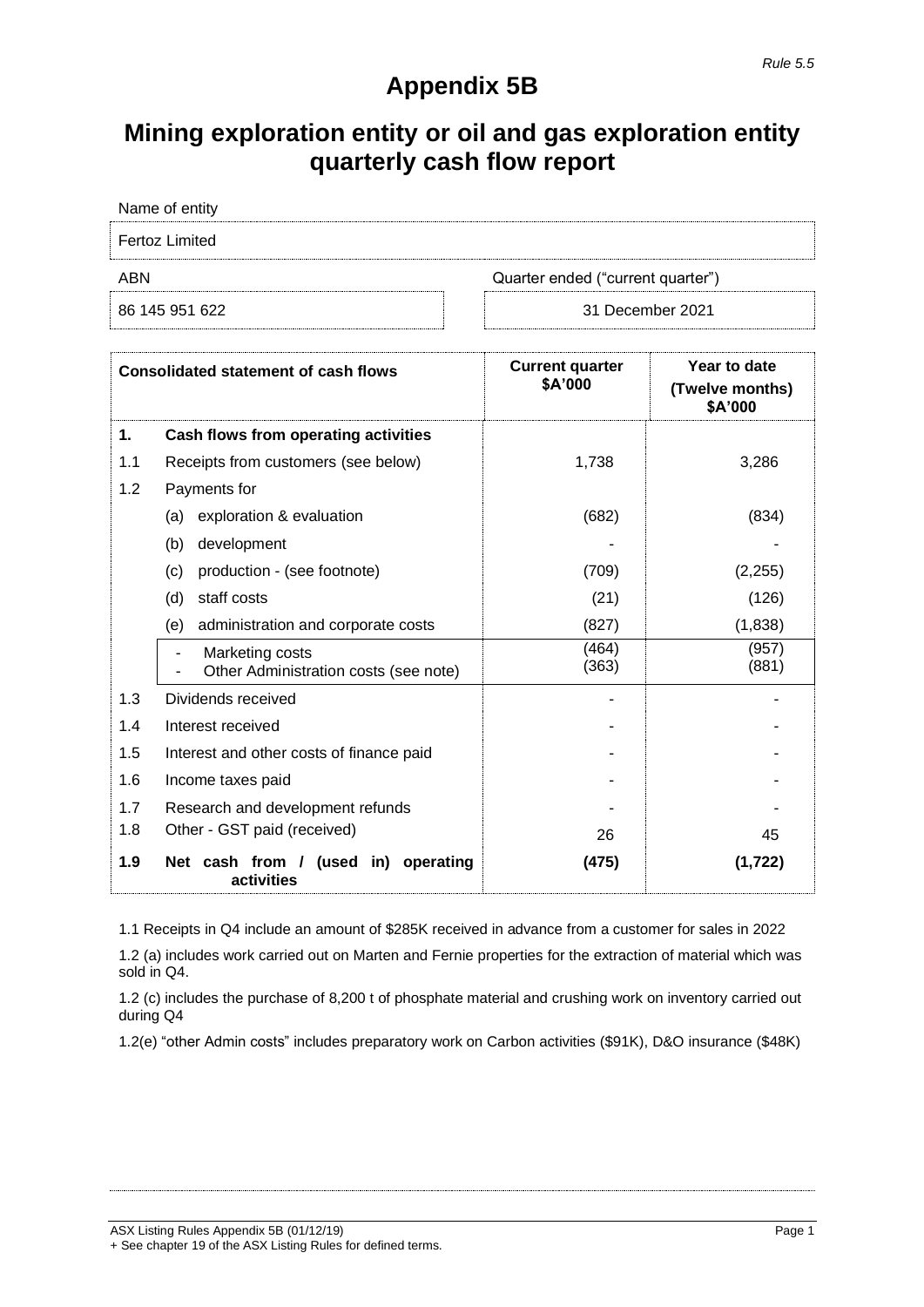|     | <b>Consolidated statement of cash flows</b>       | <b>Current quarter</b><br>\$A'000 | Year to date<br>(Twelve months)<br>\$A'000 |
|-----|---------------------------------------------------|-----------------------------------|--------------------------------------------|
| 2.  | Cash flows from investing activities              |                                   |                                            |
| 2.1 | Payments to acquire:                              |                                   |                                            |
|     | entities<br>(a)                                   |                                   |                                            |
|     | (b)<br>tenements                                  |                                   |                                            |
|     | (c)<br>property, plant and equipment              |                                   |                                            |
|     | (d)<br>exploration & evaluation (if capitalised)  |                                   |                                            |
|     | investments<br>(e)                                |                                   |                                            |
|     | (f)<br>other non-current assets                   |                                   |                                            |
| 2.2 | Proceeds from the disposal of:                    |                                   |                                            |
|     | entities<br>(a)                                   |                                   |                                            |
|     | (b)<br>tenements                                  |                                   |                                            |
|     | property, plant and equipment<br>(c)              | (6)                               | (405)                                      |
|     | investments<br>(d)                                |                                   |                                            |
|     | other non-current assets<br>(e)                   |                                   |                                            |
| 2.3 | Cash flows from loans to other entities           |                                   |                                            |
| 2.4 | Dividends received (see note 3)                   |                                   |                                            |
| 2.5 | Other (provide details if material)               |                                   |                                            |
| 2.6 | Net cash from / (used in) investing<br>activities | (6)                               | (405)                                      |

2.2 (c) During the quarter the Company purchased and paid for granulation equipment which it intends to operate in the US. The amount spent in this quarter represents clearance of the machines and installation.

| 3.   | Cash flows from financing activities                                                       |       |
|------|--------------------------------------------------------------------------------------------|-------|
| 3.1  | Proceeds from issues of equity securities<br>(excluding convertible debt securities)       | 6,531 |
| 3.2  | Proceeds from issue of convertible debt<br>securities                                      |       |
| 3.3  | Proceeds from exercise of options                                                          |       |
| 3.4  | Transaction costs related to issues of equity<br>securities or convertible debt securities | (359) |
| 3.5  | Proceeds from borrowings                                                                   |       |
| 3.6  | Repayment of borrowings                                                                    |       |
| 3.7  | Transaction costs related to loans and<br>borrowings                                       |       |
| 3.8  | Dividends paid                                                                             |       |
| 3.9  | Other (provide details if material)                                                        |       |
| 3.10 | Net cash from / (used in) financing<br>activities                                          | 6,172 |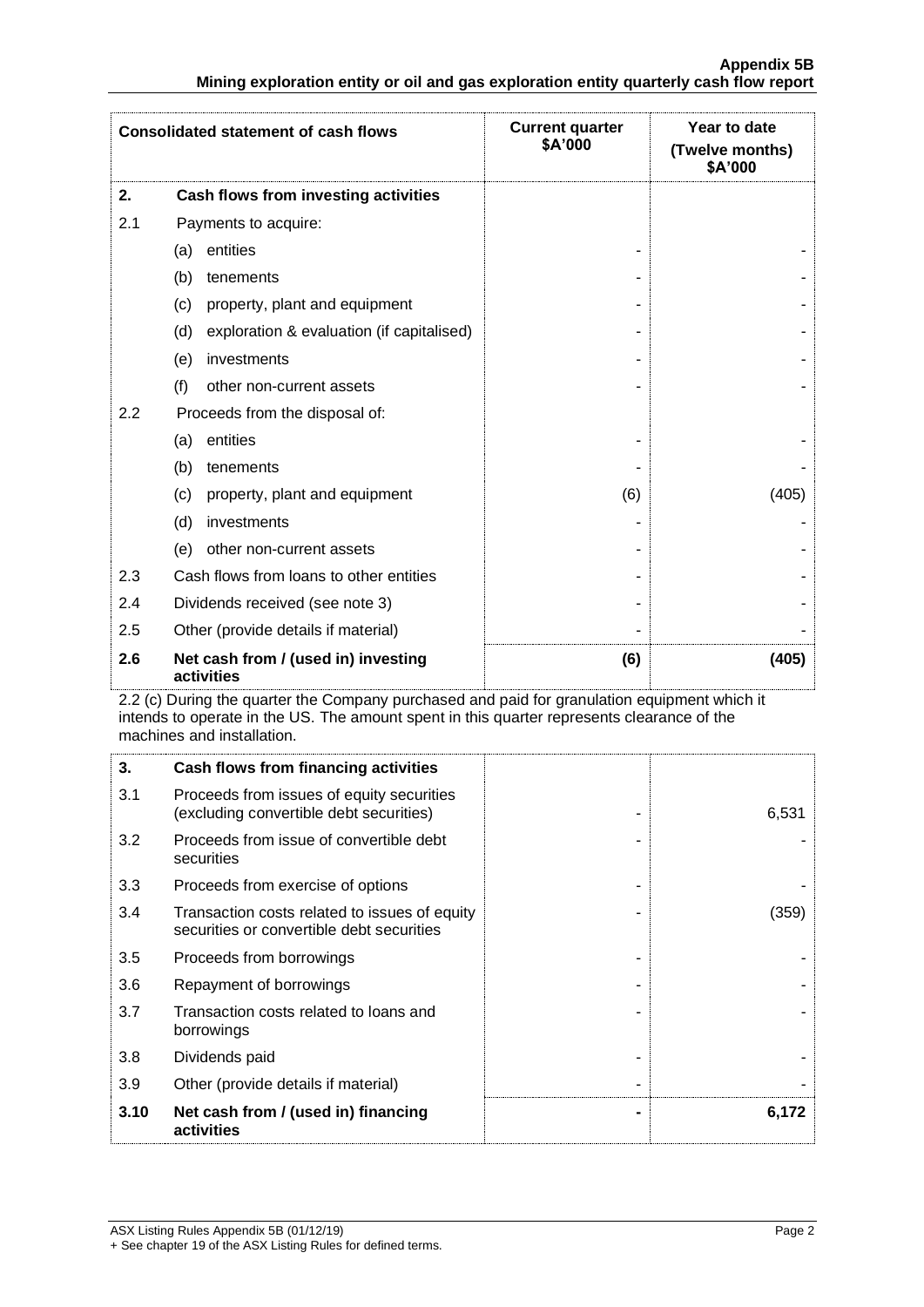| Consolidated statement of cash flows | <b>Current quarter</b><br>\$A'000 | Year to date<br>(Twelve months)<br>\$A'000 |
|--------------------------------------|-----------------------------------|--------------------------------------------|
|                                      |                                   |                                            |

*3.1 The Company completed a placement of 33.3 M shares at \$0.15 each for total proceeds of \$5M. In addition, the Company received \$87K from the entitlement issue it completed in April 2021, which was subject to the approval of the AGM*

| 4.  | Net increase / (decrease) in cash and<br>cash equivalents for the period |       |         |
|-----|--------------------------------------------------------------------------|-------|---------|
| 4.1 | Cash and cash equivalents at beginning of<br>period (See note 1)         | 5,678 | 1,156   |
| 4.2 | Net cash from / (used in) operating<br>activities (item 1.9 above)       | (475) | (1,722) |
| 4.3 | Net cash from / (used in) investing activities<br>(item 2.6 above)       | (6)   | (405)   |
| 4.4 | Net cash from / (used in) financing activities<br>(item 3.10 above)      |       | 6,172   |
| 4.5 | Effect of movement in exchange rates on<br>cash held                     | 16    | 12      |
| 4.6 | Cash and cash equivalents at end of<br>period                            | 5,213 | 5,213   |

| 5.  | Reconciliation of cash and cash<br>equivalents<br>at the end of the quarter (as shown in the<br>consolidated statement of cash flows) to the<br>related items in the accounts | <b>Current quarter</b><br>\$A'000 | <b>Previous quarter</b><br>\$A'000 |
|-----|-------------------------------------------------------------------------------------------------------------------------------------------------------------------------------|-----------------------------------|------------------------------------|
| 5.1 | Bank balances                                                                                                                                                                 | 1.713                             | 1.178                              |
| 5.2 | Call deposits                                                                                                                                                                 | 3.500                             | 4.500                              |
| 5.3 | <b>Bank overdrafts</b>                                                                                                                                                        |                                   |                                    |
| 5.4 | Other                                                                                                                                                                         |                                   |                                    |
| 5.5 | Cash and cash equivalents at end of<br>quarter (should equal item 4.6 above)                                                                                                  | 5,213                             | 5.678                              |

| 6.  | Payments to related parties of the entity and their<br>associates                                                                                          | <b>Current quarter</b><br><b>\$A'000</b> |
|-----|------------------------------------------------------------------------------------------------------------------------------------------------------------|------------------------------------------|
| 6.1 | Aggregate amount of payments to related parties and their<br>associates included in item 1                                                                 |                                          |
| 6.2 | Aggregate amount of payments to related parties and their<br>associates included in item 2                                                                 |                                          |
|     | Note: if any amounts are shown in items 6.1 or 6.2, your quarterly activity report must include a description of,<br>and an explanation for, such payments |                                          |

Non-Executive Director fees – A\$6K

*.*

Payment to a director for corporate secretary services – A\$10K

Executive Director's remuneration - A\$61K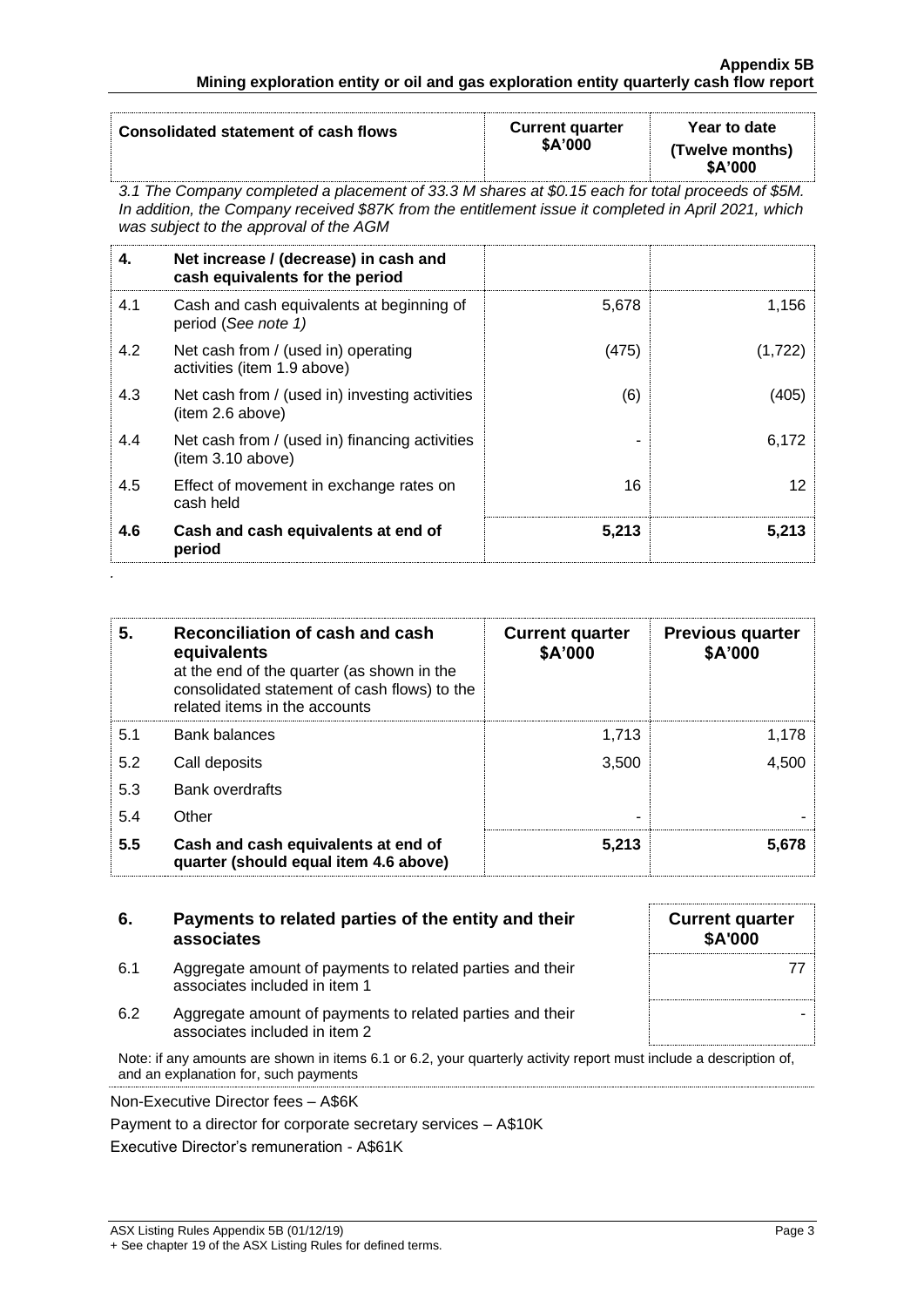| 7.  | <b>Financing facilities</b><br>Note: the term "facility' includes all forms of financing<br>arrangements available to the entity.<br>Add notes as necessary for an understanding of the<br>sources of finance available to the entity. | <b>Total facility</b><br>amount at quarter<br>end<br>\$A'000 | Amount drawn at<br>quarter end<br>\$A'000 |
|-----|----------------------------------------------------------------------------------------------------------------------------------------------------------------------------------------------------------------------------------------|--------------------------------------------------------------|-------------------------------------------|
| 7.1 | Loan facilities                                                                                                                                                                                                                        | 1.000                                                        |                                           |
| 7.2 | Credit standby arrangements                                                                                                                                                                                                            |                                                              |                                           |
| 7.3 | Other (please specify)                                                                                                                                                                                                                 |                                                              |                                           |
| 7.4 | <b>Total financing facilities</b>                                                                                                                                                                                                      | 1.000                                                        |                                           |
| 7.5 | Unused financing facilities available at quarter end                                                                                                                                                                                   |                                                              | (1()()()                                  |

7.6 Include in the box below a description of each facility above, including the lender, interest rate, maturity date and whether it is secured or unsecured. If any additional financing facilities have been entered into or are proposed to be entered into after quarter end, include a note providing details of those facilities as well.

The loan facility is a debtors' factoring facility secured against invoices raised by the Company for the sale of inventory. The interest rate is 12.95%pa.

| 8.  | Estimated cash available for future operating activities                     | \$A'000 |
|-----|------------------------------------------------------------------------------|---------|
| 8.1 | Net cash from / (used in) operating activities (Item 1.9)                    | (475)   |
| 8.2 | Capitalised exploration & evaluation (Item 2.1(d))                           |         |
| 8.3 | Total relevant outgoings (Item $8.1 +$ Item $8.2$ )                          | (475)   |
| 8.4 | Cash and cash equivalents at quarter end (Item 4.6)                          | 5.213   |
| 8.5 | Unused finance facilities available at quarter end (Item 7.5)                | 1.000   |
| 8.6 | Total available funding (Item $8.4$ + Item $8.5$ )                           | 6,213   |
| 8.7 | Estimated quarters of funding available (Item 8.6 divided by<br>Item $8.3$ ) | 13.08   |

8.8 If Item 8.7 is less than 2 quarters, please provide answers to the following questions:

1. Does the entity expect that it will continue to have the current level of net operating cash flows for the time being and, if not, why not?

Answer: 2. Has the entity taken any steps, or does it propose to take any steps, to raise further cash to fund its operations and, if so, what are those steps and how likely does it believe that they will be successful?

Answer:

#### 3. Does the entity expect to be able to continue its operations and to meet its business objectives and, if so, on what basis?

Answer: